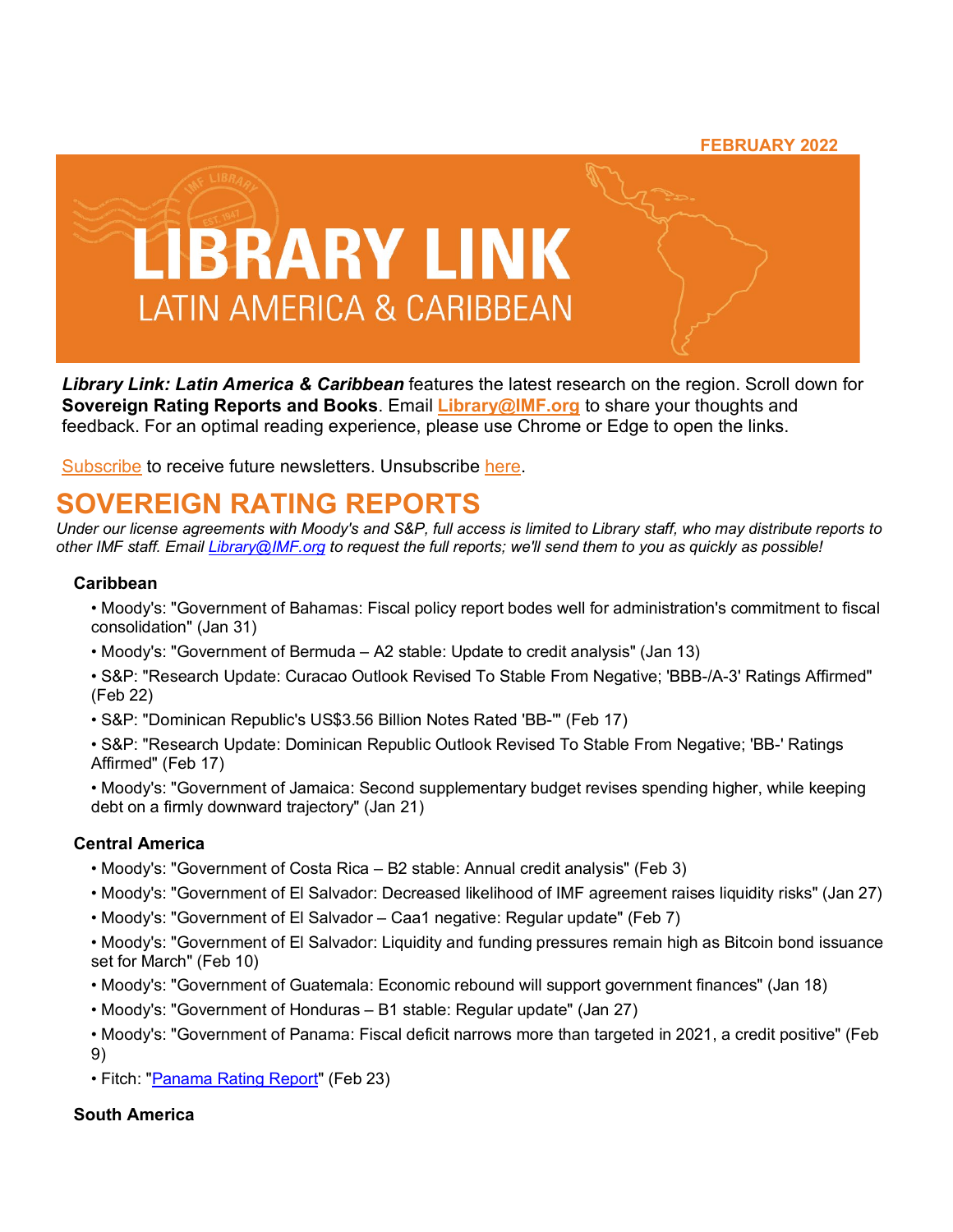• Moody's: "Government of Argentina: Potential new IMF agreement will unlikely avoid new debt restructuring on private-sector debt" (Jan 31)

• Moody's: "Government of Argentina: FAQ on credit implications of Argentina's potential new agreement with the IMF" (Feb 4)

• S&P: "Research Update: Bolivia 'B+/B' Ratings Affirmed; Outlook Remains Negative" (Feb 15)

• Moody's: "Government of Brazil: Primary surplus in 2021 lowers debt burden, but rising rates will pressure government interest burden" (Feb 4)

• Moody's: "Government of Brazil: Rising Selic rate adds pressure to Brazil's interest burden amid increased fiscal and macroeconomic risks" (Feb 15)

• Moody's: "Government of Chile: New administration rejects additional pension withdrawals, a credit positive" (Jan 27)

• Moody's: "Government of Chile – A1 negative: Regular update" (Feb 18)

• Moody's: "Government of Colombia: Preliminary 2021 data show accelerated fiscal consolidation and declining debt, a credit positive" (Feb 9)

• S&P: "Paraguay's US\$500 Million Notes Rated 'BB'" (Jan 21)

• Moody's: "Government of Suriname – Caa3 Negative: Regular update" (Jan 11)

• Moody's: "Government of Suriname: Suriname's first IMF review reflects progress on fiscal consolidation front" (Feb 17)

• Moody's: "Government of Uruguay – Baa2 stable: Regular update" (Feb 17)

## **BOOKS**



#### **[Economic Development of CARICOM: From Early Colonial Times to the Present](http://t.imfconnect.imf.org/r/?id=h6db4eb,2e435e3,33b45a0)** Winston H. Griffith

It has been suggested that, if CARICOM nations wish to accelerate their development, they should embrace laissez-faire economic policies. However, laissez-faire economic policies have reinforced the very economic and social structures that have contributed to their low level of development; furthermore, laissez-faire economic policies ignore social attitudes that can greatly influence a nation's development. Moreover, low-skilled labor-intensive production processes, which once propelled growth in CARICOM nations, will no longer perform a similar role because production processes are becoming more and more knowledge-skills intensive, and nations wishing to attract foreign manufacturing investment or high-tech services may not be able to do so without an adequate pool of the necessary knowledge skills. CARICOM nations must therefore try to accumulate a pool of knowledge skills that can help their economies become internationally competitive.